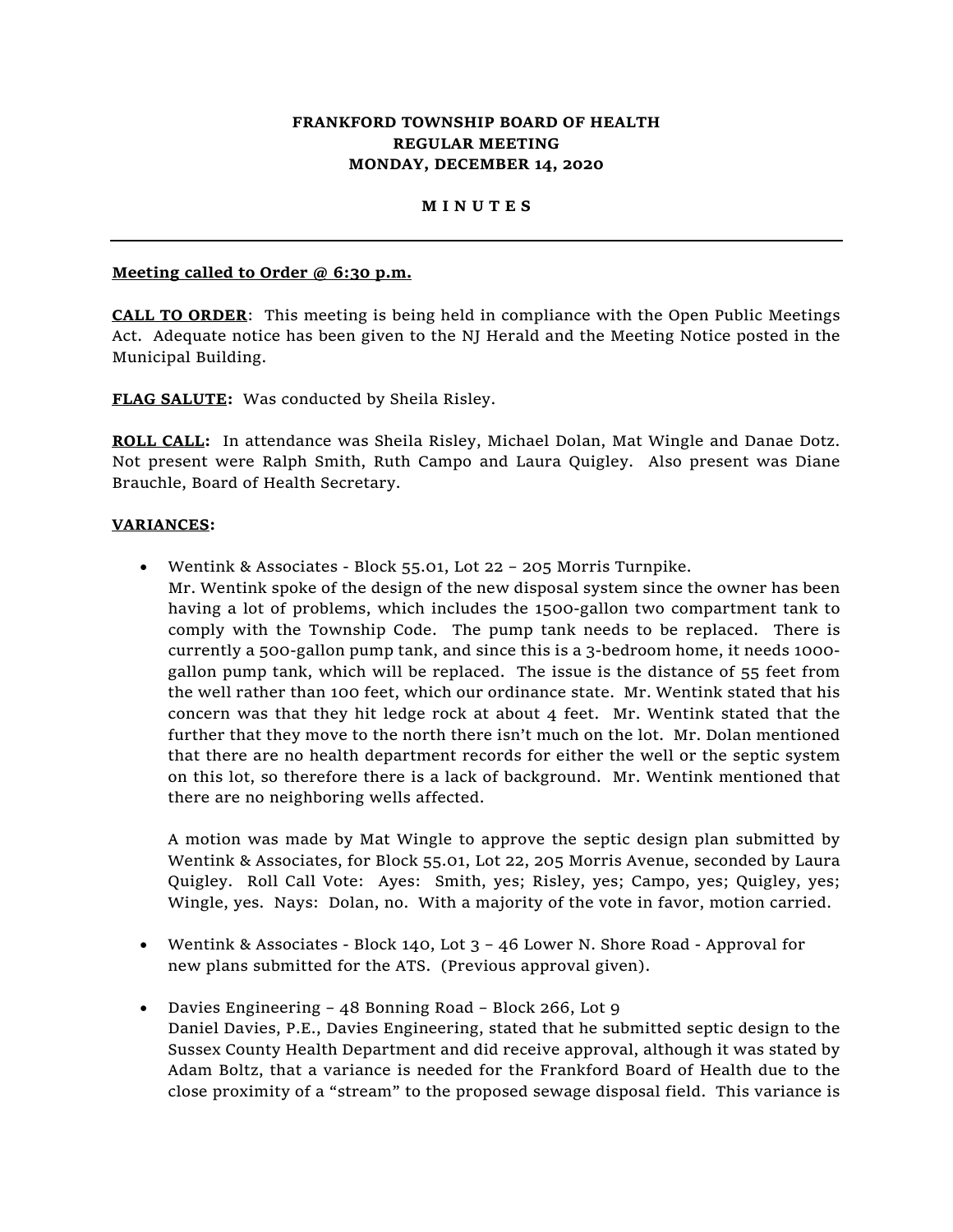related to Chapter BH2, Section BH2-12 e. 2. The requirement of a minimum distance of 100 feet between the proposed septic alteration disposal field and a watercourse. The proposed setback is 4.0 fee. Due to the lot width being 100.30 feet and a water course running the length of the subject property from Bonning Road to Lake Owassa, there is no ability to compile with the minimum setback requirement. Advanced Treatment System, two-compartment, is included in the design, and the reason they are here tonight Mr. Davies stated is the close proximity to the stream. Therefore, a variance is being requested for the proposed septic alteration design location.

A motion was made by Mike Dolan to approve the variance and septic plan as submitted, seconded by Sheila Risley. Roll Call Vote: Ayes: Smith, yes; Risley, yes; Campo, yes; Quigley, yes; Dolan, yes; Wingle, yes. With all ayes and no nays, motion carried.

## • Civil Engineering – Block 271, Lot 22.01 – 64 Blackford Road

J. Glasson with Civil Engineering prepared the septic sign plan for Mr. VonAncken, at 64 Blackford Road. This is a lakefront property on Lake Owassa. This is a unique property in that the elevation difference from the road to the front of the house somewhere in the neighborhood of 50 to 60 feet so that renders the area from the front of the house to the road unusable for a septic system. Currently in that area is a shallow well. Mr. VonAncken is proposing to drill a new well, and there is only 66 feet of frontage on Blackford, depth is about 200' and there is 99' of frontage on the lake. The driveway channels across from the adjacent lot and that lends to how steep this property is and that this is the only way that this property can be serviced. There is a cesspool at the bottom of the driveway right on the lakefront area. Mr. Glasson is proposing adding a new system here, and they did testing back in November, there is an extremely high-water table and there is no choice but to put the system on the lakefront, so therefore there is a treatment system ATU going to an Ecoflo EC7 unit on the lakefront side with a disposal bed. The reason for the variance is the setback from the water body which is 100-foot requirement and there is an area on the lefthand side of the bed that is 25.5 feet away. Mr. Glasson mentioned that he feels that this is justified that the existing condition is a cesspool that basically discharges direct raw affluent right into the ground to the left of where the bed is now. We are running this through a complete treatment system and treating it before it goes in the system. Size requirement is 478 with an advanced treatment unit and will provide 484 in excess of the State Requirement.

A motion was made by Mat Wingle to approve the Variance Application and Septic System Design Plan for Block 271, Lot 22.01 – 64 Blackford Road, seconded by Ruth Campo. Roll Call Vote: Ayes: Smith, yes; Risley, yes; Campo, yes; Quigley, yes; Dolan, yes; Wingle, yes. With all ayes and no nays, motion carried.

• Allen J. Campbell, P.E., P.P., C.M.E. - Block 162, Lot 54 - 22 Myrtle Avenue Christine Reich appeared before the Board requesting a Variance due to the proximity of the existing wells, and the existing septic system is 75 feet from an adjacent well, and 90 feet from an adjacent well, and the proposed septic system will increase the distance from 95 feet and 111 feet. There is an existing septic system that is 74 feet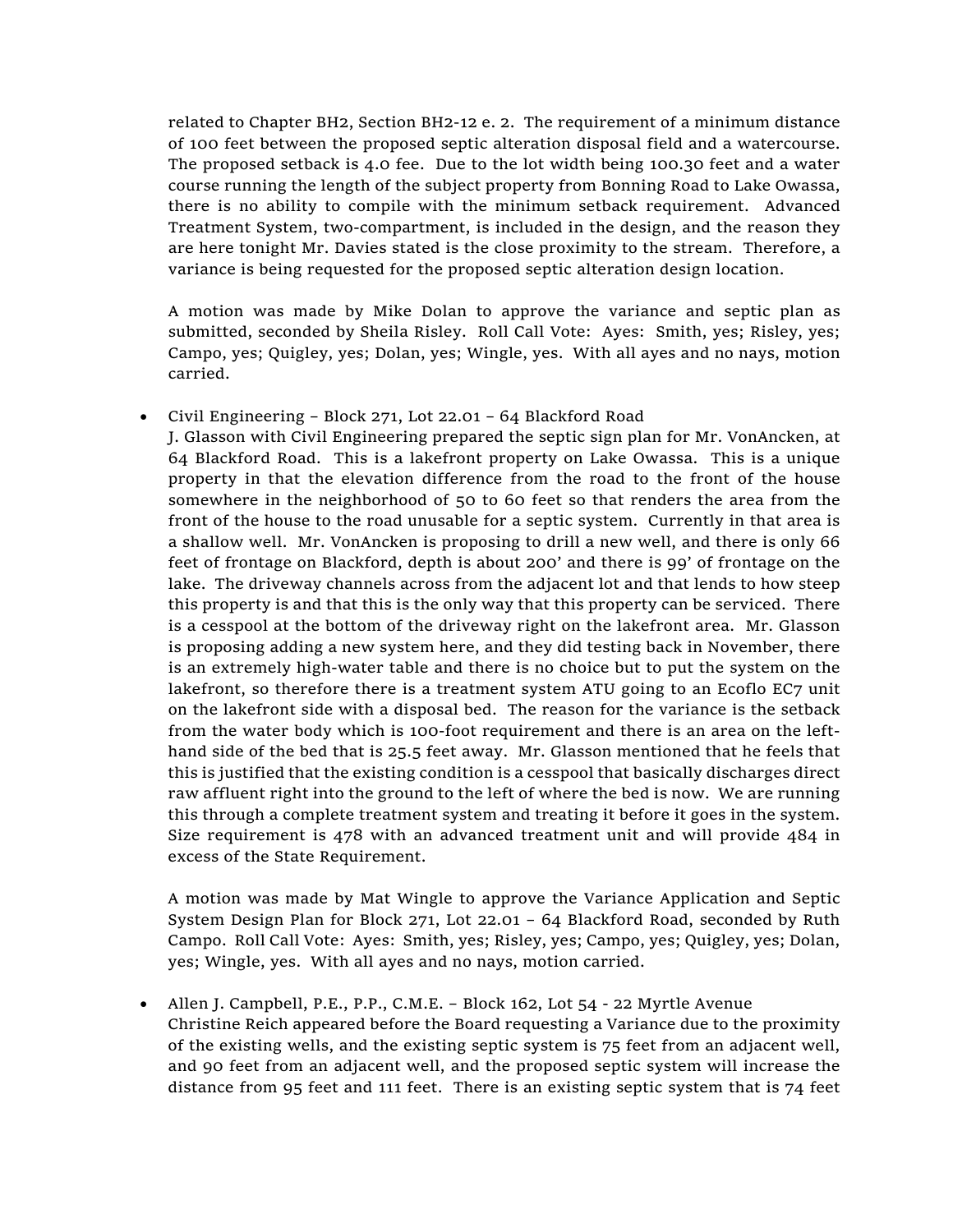from the lake and it will now be 50 from the lake. An Aqua Clear System will be installed which will pre-treat before it goes into the bed.

A motion was made by Mat Wingle, to approve the Variance Application and Septic System Design presented by Allen J. Campbell, Engineer, seconded by Sheila Risley. Roll Call Vote: Ayes: Smith, yes; Risley, yes; Campo, yes; Quigley, yes; Dolan, yes; Wingle, yes. With all ayes and no nays, motion carried.

• G. Gloede and Associates – Block 269, Lot 27 – 11 Doris Drive

G. Gloede and Associates appeared via GoToMeeting before the Board to approve the Variance Request submitted for a Septic System Alteration for 11 Doris Drive. Proposing to replace the field that was there which is saturated with a larger field and installation of an Ecoflo system and treatment.

A motion was made by Mat Wingle to approve the Variance Request and Septic System Design for 11 Doris Drive, submitted by G. Gloede and Associates, seconded by Sheila Risley. Roll Call Vote: Ayes: Smith, yes; Risley, yes; Campo, yes; Quigley, yes; Dolan, yes; Wingle, yes. With all ayes and no nays, motion carried.

## **HEALTH DEPARTMENT:**

James McDonald and Adam Boltz Retirement announced.

Moving forward all information should be forwarded to Joe Farinella regarding wells and septic.

## **BUDGET**:

Request for a laptop for 2021 Budget for Board of Health Secretary.

A motion was made by Mike Dolan to approve the purchase of a laptop for the Board of Health Secretary, seconded by Mat Wingle. Roll Call Vote: Ayes: Smith, yes; Risley, yes; Campo, yes; Quigley, yes; Dolan, yes; Wingle, yes. With all ayes and no nays, motion carried.

#### **RABIES CLINIC**:

The rabies clinic went off without any issues at the new location. We need to approve the fee for Dr. Castimore for the disposal and syringes in the amount of \$240.00.

A motion was made by Mike Dolan to approve the Purchase Order for Dr. Castimore for his services at the 2020 rabies clinic, disposal and syringes in the amount of \$240.00, seconded by Ralph Smith. Roll Call Vote: Ayes: Smith, yes; Risley, yes; Campo, yes; Quigley, yes; Dolan, yes; Wingle, yes. With all ayes and no nays, motion carried.

A motion was made by Mike Dolan to approve the Purchase Order for the Sussex County Fairgrounds for their facility use fee in the amount of \$100.00 for the rabies clinic, seconded by Mat Wingle. Roll Call Vote: Ayes: Smith, yes; Risley, yes; Campo, yes; Quigley, yes; Dolan, yes; Wingle, yes. With all ayes and no nays, motion carried.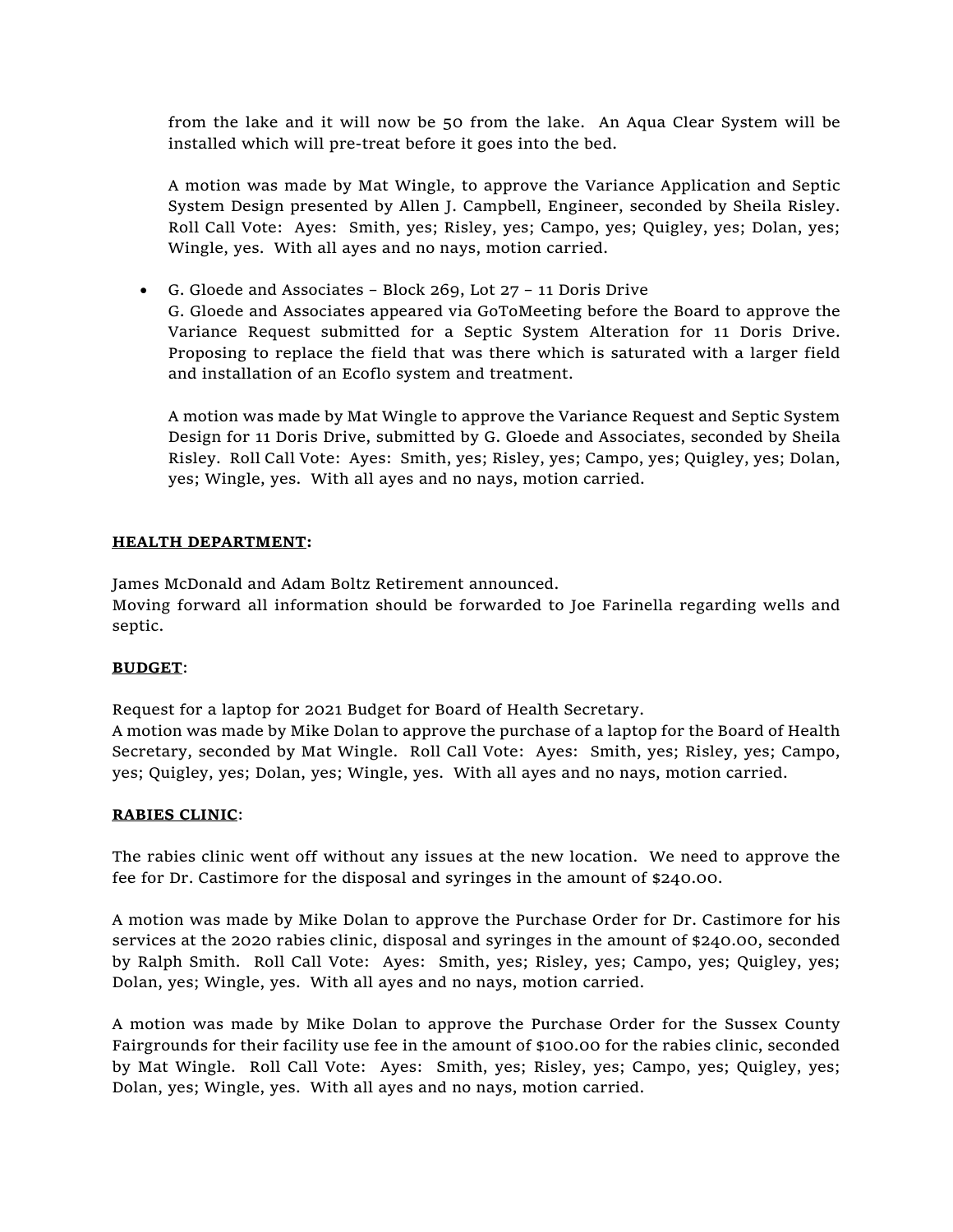### **2021 Meeting Dates**:

• Meeting Dates – 2021 – Tentative Dates at 6:30 P.M. January  $19^{th}$ , 2021 – Re-Org March 16<sup>th</sup>, 2021; May 18<sup>th</sup>, 2021; September 21<sup>st</sup>; 2021 & November 16<sup>th</sup>, 2021. Re-Org for 2022 – January  $18<sup>th</sup>$ 

A motion was made by Mike Dolan to approve the 2021 meeting schedule as written, seconded by Mat Wingle. All in favor.

## **OLD BUSINESS**:

• Procedure for filing Variances – Per Mike Dolan Mike Dolan discussed the need to change the Board of Health Ordinance regarding Variance Applications for the 100-foot setback distances. Also suggested changing lakefront properties to require ATS Systems unless there is adequate space away from the lake, and existing wells. Mr. Dolan will draft a change to the current ordinance for discussion at the next meeting.

Ty Kobis, Excavating – 37 Haggerty Road – Spoke about the need to change the ordinance expressing time constraints.

- BOH vs. TOWNSHIP CODE Discrepancies There was a meeting with the Land Use Board and the time period for the Campground for residents to be out by October  $31<sup>st</sup>$ , is for the newer campgrounds not the ones in existence for years. Mike Dolan spoke about the older campgrounds such as Harmony Ridge, Edgemont, Kymers, those are all pre-existing, non-conforming uses to the Zoning Ordinance. Mr. Dolan mentioned that consequently the zoning regulations which purport to govern the campgrounds are not applicable to the older campgrounds. The only newer campgrounds that needs to adhere to this is the Sussex County Farm and Horse Show.
- Violations Ann Bell, Zoning Officer Edgemont Campgrounds Fines and correspondence were presented to the Board and discussed.
- Candace Morgan Sussex County Board of Health Reports discussed.
- Activity Log Sussex County Board of Health -Period 10/01/20 10/31/20 Reviewed.

## **BOH LEDGER**:

October – \$1,180.00 November - \$1,040.00 Presented to Board.